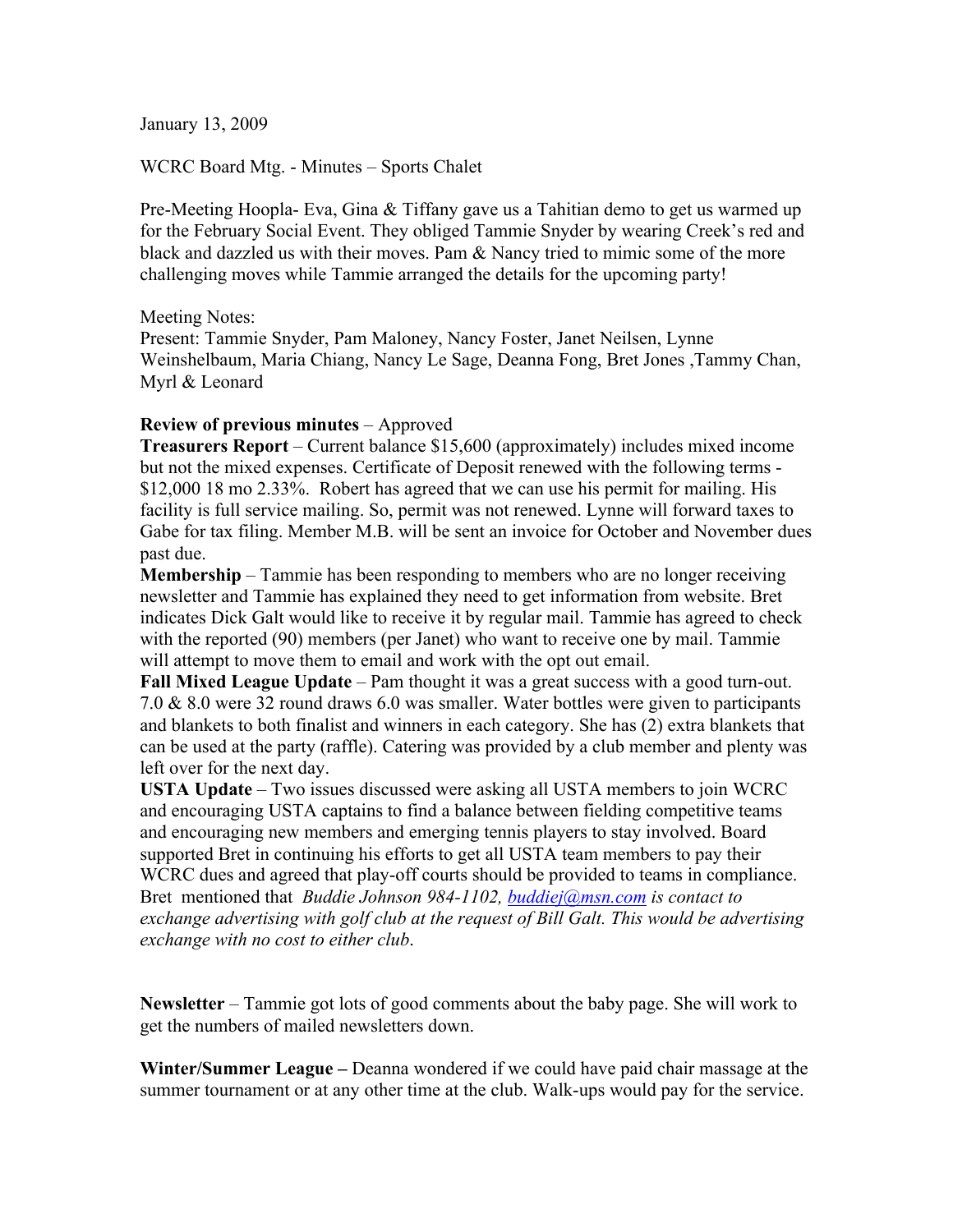The issue of liability was brought up and it was wondered if permission from the City of Walnut Creek was needed. Various scenarios were discussed. Discussion occurred around the possibilities of fees for massage businesses to promote at WCRC events. No definite policy was decided.

Winter is going well.

## **Website Update**

Calendar is being utilized on new website. All is moving along well. Estimated release date is February. Tammie suggested that the design of the header/banner be open to club members for input. It was agreed that an ad can go in the newsletter and a membership can be given in exchange for someone to design an acceptable header.

# **Party Update**

Shari G. is working on finding some young girls to help with the party. Tammy Chan discussed Maverick's as a caterer for the party. She shared the menu and kaluha pork. teriyaki chicken, rice & green salad for \$11.47/person includes tax & tip. This was the preferred menu among the board. Tammy will follow-up with desserts and appetizers. Estimates are 100 guests for the party. Tammy will arrange for decorations and drinks as well. See Tammy if you would like to help.

### **Board Dinner**

Back Forty offered a better menu to accept family style dining. Group was okay with the buffet. They do have corkage. Cost is \$28 for guest and free for board members. 25 people have been guaranteed. Let Tammy know if your plans change.

### **Charity at WCRC**

Shari has also raised the question of making charitable contributions if we have adequate proceeds from the events. Lynne mentioned that this could be brought to members and/or we have a tournament specifically dedicated to a charitable cause. Pam mentioned that charitable funds were raised at silent auction. She suggested this may be separate from general funds. Club matching funds could be considered. Several options were discussed. One proposal is to alert membership through the newsletter that there is interest in sponsoring charity events through the WCRC and give membership an opportunity to give consent. Tammie has suggested that Pam and Shari get together on this issue.

**Board Positions –** All filled except Treasurer. Bret was asked to consider taking on the president spot vacated by Adam.

**Unfinished Business – Marketing;** Pam has article for the newspaper about CTA award. Pam has spoken with Leo and Leo has requested that someone on the board meet with him to discuss our ongoing relationship. It was suggested that Pam and Bret might be good choices. Tammie also agreed that she would go if needed. Neither Leo nor Kevin can make dinner on the  $24<sup>th</sup>$  although they were invited to jointly accept the CTA award. Leo will see if, Todd, another employee can attend. CTA is a Northern CA award (1 out of 200). WCRC received this award in both 2004 and 2008! Pam will follow-up with date